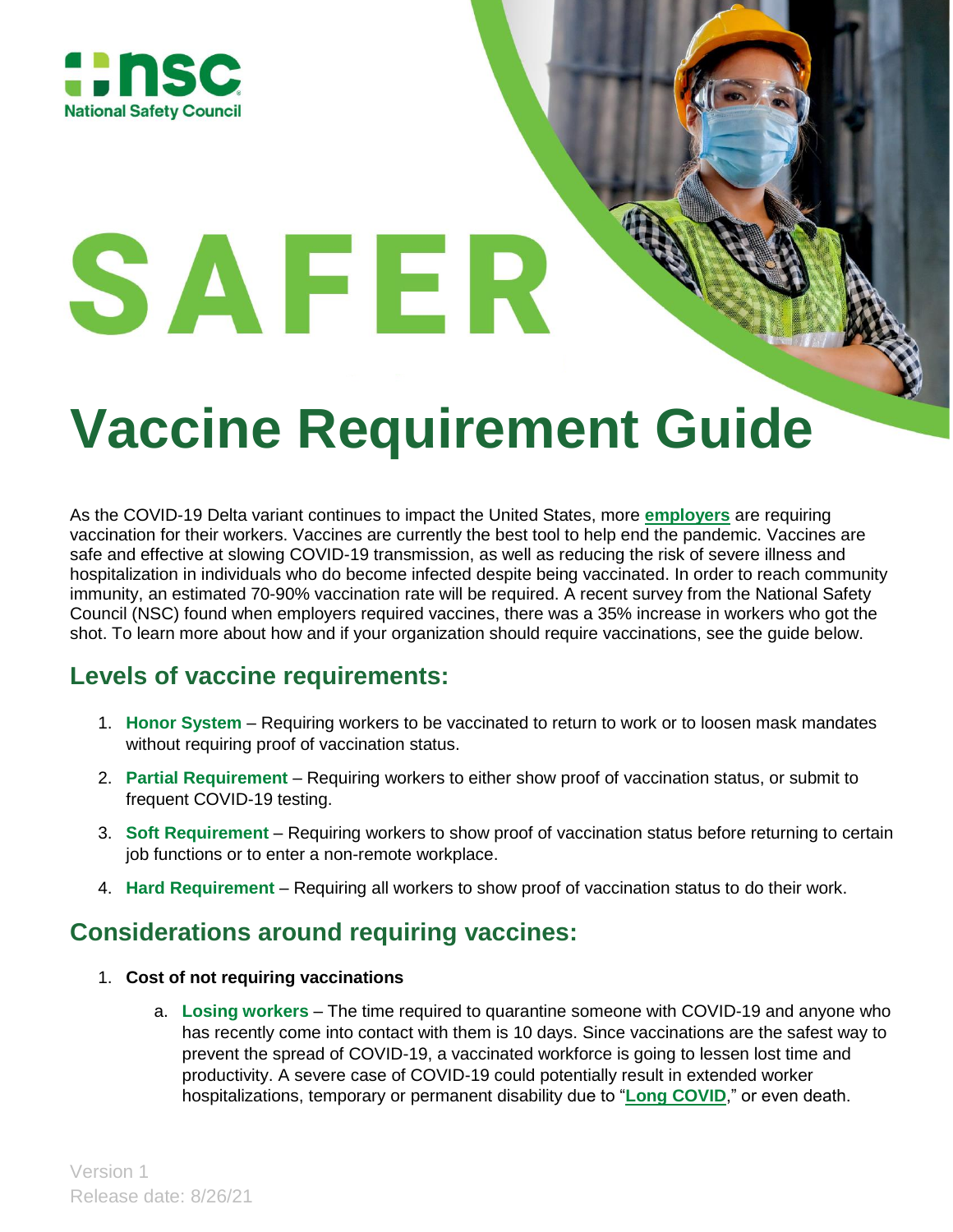

Beyond the cost and logistical issues associated with COVID-19 and quarantine, broad support for mandates exists among workers. In fact, 38% of surveyed workers say they would consider **[quitting their current job](https://qz.com/work/2045018/survey-shows-the-business-risk-of-not-adopting-a-vaccine-mandate/)** if their employer does not implement a mandate. This suggests a significant segment of the workforce is not comfortable working in proximity to unvaccinated individuals. Especially among younger workers, mandates in some cases may help retain workers.

b. **Risk to the community** – Non-vaccinated people are at a higher risk of passing COVID-19 to others, even causing breakthrough infections in vaccinated individuals. A workforce with a significant population of non-vaccinated individuals poses a risk to the communities in which they work. By requiring your workers to get vaccinated, your organization will help protect the communities where your workers perform job functions.

#### 2. **Feasibility of getting vaccinated for your workers**

- a. **Access to transportation** How feasible is it for your workers to go somewhere to get vaccinated? A study from NSC found vulnerable populations (English as a second language, the LGBTQ community, foreign-born citizens, etc.) and rural residents have a harder time accessing healthcare than others. If your workforce employs a high number of people in vulnerable populations, or is located in a rural area, you may want to consider providing transportation to vaccine clinics or hosting an on-site clinic, if possible.
- b. **Paid time off**  Are you offering Paid Time Off (PTO) for your workers to get vaccinated and for recovery time? NSC recommends employers offer PTO (typically 4 hours) for each vaccine dose as well as additional time for side-effect recovery, as needed.
- 3. **Where are people working –** The table below highlights which options might be right for your organization depending on your workforce:

| <b>Remote Workforce</b>                                                                                                                                                 | <b>Hybrid Workforce</b>                                                                                                                                                     | <b>In-Person Workforce</b>                                                                                                                                                                                                                                                                                                                                                                                      |
|-------------------------------------------------------------------------------------------------------------------------------------------------------------------------|-----------------------------------------------------------------------------------------------------------------------------------------------------------------------------|-----------------------------------------------------------------------------------------------------------------------------------------------------------------------------------------------------------------------------------------------------------------------------------------------------------------------------------------------------------------------------------------------------------------|
| If your workforce is able to work from<br>home without coming into physical<br>contact with each other, the Honor<br>System might be the highest<br>requirement needed. | If you allow hybrid options (working<br>part time from home and part time<br>from the office), a Partial or Soft<br>Requirement may be the best<br>choice for your workers. | The biggest threat of infection is<br>caused by the virus-containing<br>droplets exhaled by an infected<br>person. People who work in close<br>proximity indoors are at the highest<br>risk for spreading the virus. If your<br>workers are frequently performing job<br>functions in close proximity to one<br>another and/or indoors, a Soft or<br>Hard Requirement might be safest<br>for your organization. |